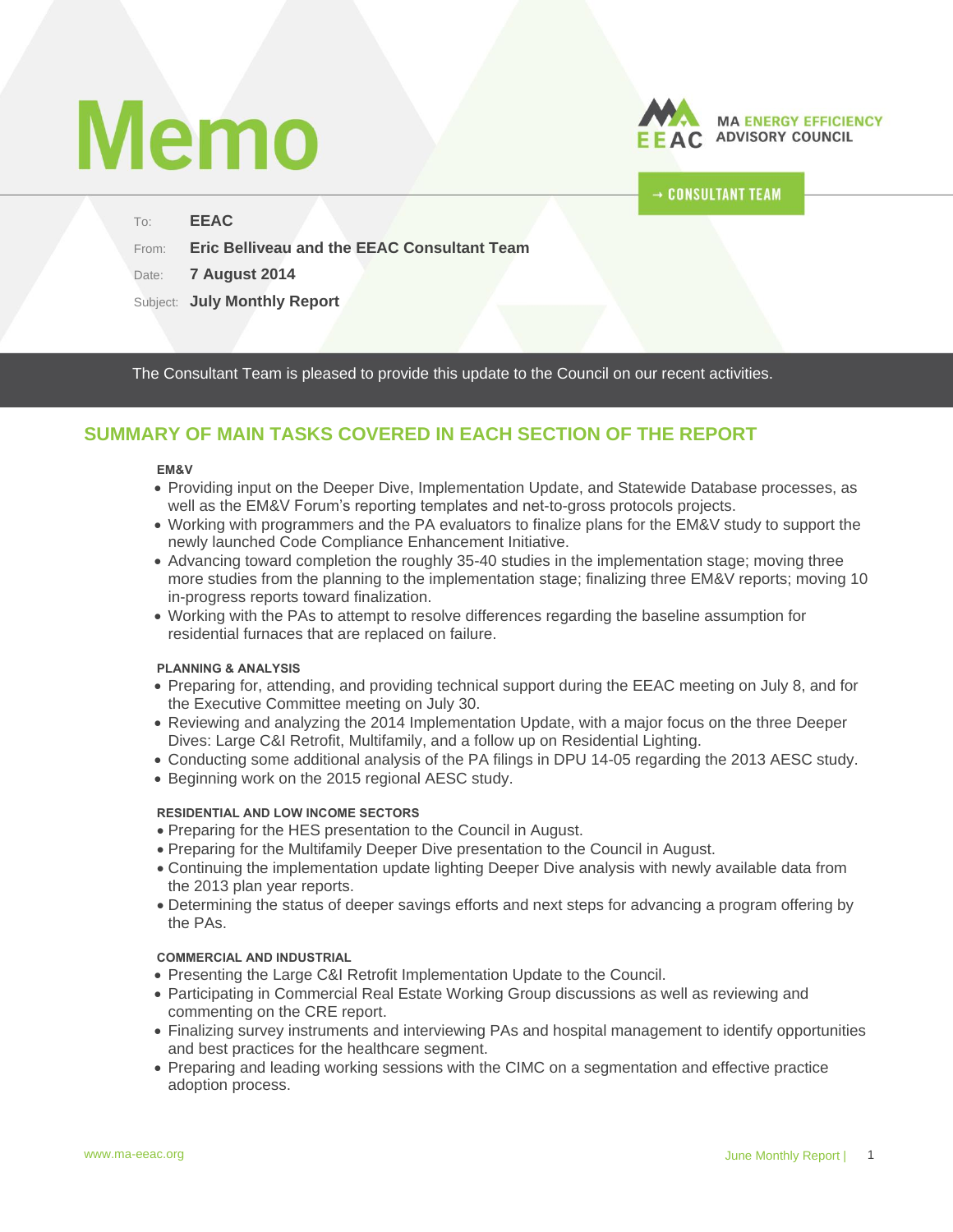#### **MONITORING, COORDINATION, AND CROSS-CUTTING TASKS**

- Evaluating PAs' achievements on action items related to the 2013-2015 plan**.**
- Reviewing and analyzing the 2013 Plan-Year Reports filed by the PAs on June 20.
- Making suggestions on the Mass Save Data interim database that could also apply to data included in the statewide database.

#### **TECHNICAL SERVICES**

- Producing draft minutes for the July 12, 2014 EEAC meeting.
- Actively working to complete website development and preparing to move files to new platform.
- Making progress towards completing the Annual Report to the DPU and Legislature.

# **EVALUATION, MEASUREMENT & VERIFICATION**

In July, the EM&V Advisory Group continued its full range of ongoing activities across the spectrum of EM&V planning, implementation, reporting, and policy issues. Highlights of July tasks included: advancing toward completion the roughly 35-40 studies in the implementation stage; moving three more studies from the planning to the implementation stage; finalizing three EM&V reports; and moving 10 in-progress reports toward finalization.

## **EM&V Policy Issues**

The Group provided EM&V-focused input on the Deeper Dive, Implementation Update, and Statewide Database processes, as well as the EM&V Forum's reporting templates and net-to-gross protocols projects.

The Group also worked with both programmers and the PA evaluators to finalize plans for the EM&V study that will provide overall analytic support for the newly launched Code Compliance Enhancement Initiative (CCEI). The shape of this study is interwoven with policy issues such as the manner and timing by which the PAs will claim savings from CCEI. As such, finalization of the study required close coordination between groups. As of the end of July, agreement had been reached on basic savings claims issues, and the study was almost ready to be launched.

Lastly, the Group worked with the PAs to attempt to resolve differences in views regarding the appropriate baseline assumption for residential furnaces that are replaced on failure. As discussed in previous monthly reports, we believe the EM&V evidence suggests that the market may have advanced past the 80% AFUE baseline assumed by the PAs in their 2013 annual reports. Therefore, there is strong potential for ex-post residential gas savings claims for 2013 and beyond to be over-stated.

## **Oversee EM&V Planning**

EM&V planning highlights for July include: working with the EM&V Forum on the initiation of its planning efforts for 2015; holding a stakeholder workshop on the Low-Income Multifamily impact evaluation; and working with the PAs on the development of a possible study on residential furnace baseline issues.

#### **Oversee EM&V Study Implementation**

The Group advanced toward completion the roughly 35-40 studies identified in the 2013-2014 EM&V plan that are currently in the implementation stage. A few examples include the following: HES Program Delivery, HEAT Loan, LED Market Effects, Top-Down NTG, and Market Effects Framework studies. We also moved three studies from the planning into the implementation stage: 2nd Phase of the C&I Existing Buildings study, consisting of some 800 on-site visits to C&I buildings; the MiniSplit Impact Evaluation; and the Non-Residential New Construction Non-Energy Impacts study. This is a continuous process and a work area for the Group.

#### **Oversee EM&V Reporting**

The group finalized three EM&V reports and advanced toward finalization another 10 draft reports that are in various stages of completion. Finalized reports include: Multifamily Best Practices Memo; C&I Whole Systems Wrap-Up Memo, and C&I Boiler Market Characterization Report. In-progress reports include: C&I Existing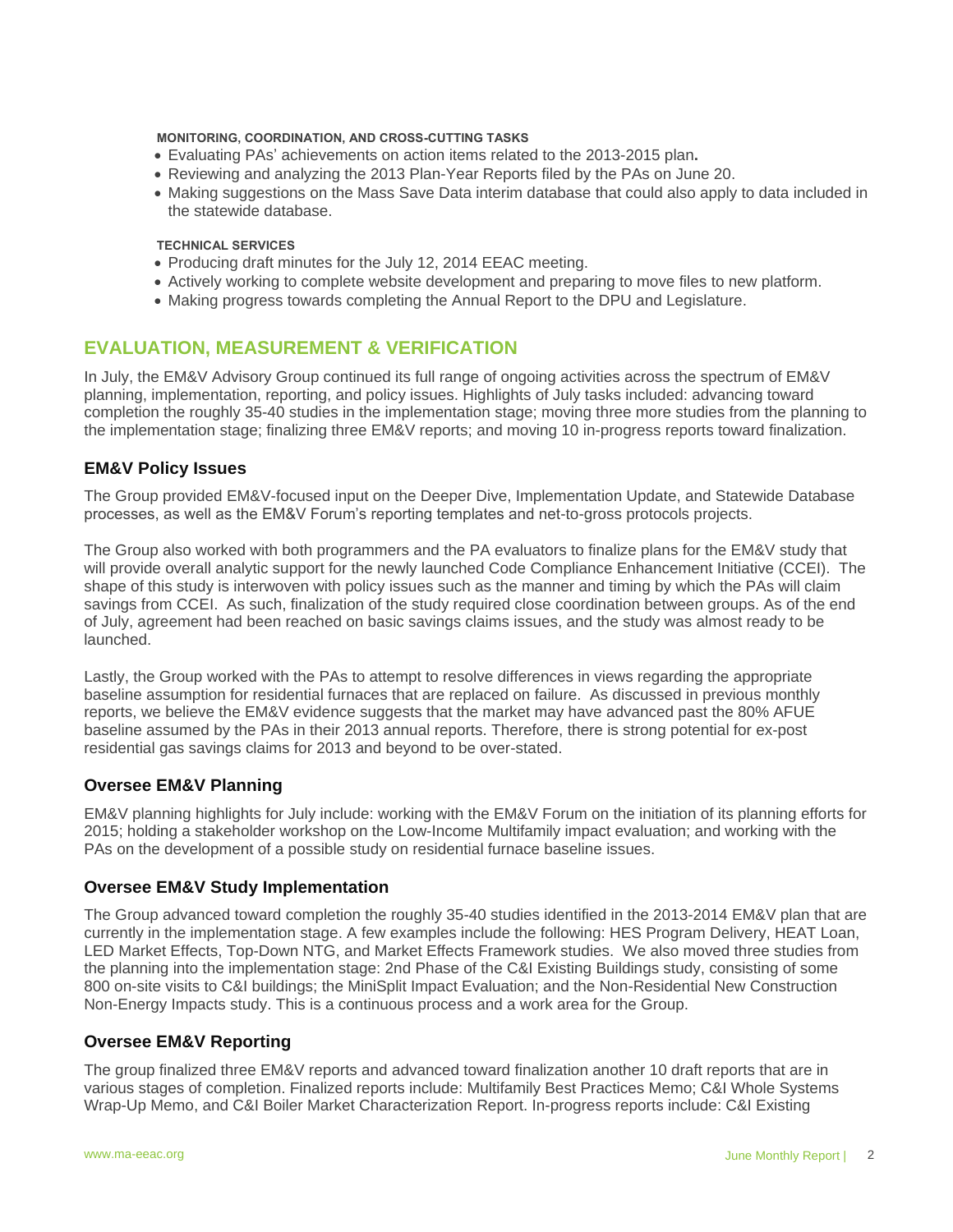Buildings Survey Report; C&I 2012 Customer Profile Report; Residential Lighting Market Lift Pilot Evaluation Report; Residential Code Compliance Report; MiniSplit Participant Survey Study; C&I Successful Projects Study Interim Report; PA Differences Study Interim Report; Residential Lighting On-Site Visits Preliminary Results Memo; Residential Lighting Consumer Survey Report; and NEI Marketing Study Methods Memo.

As we noted in our June monthly report, the elapsed time between the receipt of first drafts of EM&V reports and the finalization of these reports appears to be increasing as of late. We believe this increase in elapsed time for reporting reflects a combination of increased stakeholder participation in report review, intensified efforts by both the EEAC consultants and the PAs to ensure that final reports are actively contributing to Council-related processes, and some bandwidth issues on the part of evaluation contractors.

## **Council and Stakeholder Engagement**

The Group collaborated with the PAs to plan the third in a series of public EM&V webinars on the results of individual studies, presented by the lead EM&V contractors. The webinar, to be held on September 16, will focus on the results of the 2012 C&I customer profile study.

# **PLANNING AND ANALYSIS**

In July, the Planning and Analysis Advisory Group focused on the primary tasks described below to support and push for the effective implementation of the key components of the 2013-2015 Three-Year Plan. This included reviewing and analyzing the 2014 Implementation Update, with significant work in July on the deeper dives; providing technical support for DPU proceedings; and conducting technical analysis and review.

# **Participate in EEAC Meetings; Brief and Support the Council**

The Group prepared for, attended, and provided technical support during the EEAC meeting on July 8, and for the Executive Committee meeting on July 30. The Group coordinated with DOER as chair of the Council on a weekly basis, and briefed individual Councilors in advance of the EEAC meeting and during the month (the substantive issues and outcomes are summarized in the task descriptions below). EEAC Meeting and Council support is ongoing and is a regular monthly task area.

## **Track, Analyze, and Report on the Implementation Update and "Deeper Dives"**

The review, analysis, and assessment of the 2014 Implementation Update (originally provided by the PAs in mid-March) was a major task of the Planning and Analysis Group in July. The Implementation Update is a combination of looking back at past performance (2013) and looking forward at PA projections of future performance (2014- 2015), which supports the Council in reviewing progress towards achieving the three-year goals of the 2013-2015 Plan. In July, the major focus of the Consultant Team was on the three Deeper Dives: Large C&I Retrofit, Multifamily, and a follow up on Residential Lighting. The Deeper Dives are based on additional PA narratives and PA-provided data focused on the most significant drivers of changes from the original Plan values.

In early July, the focus was on completing the analysis for the second Deeper Dive – Large C&I Retrofit. One important objective of this Deeper Dive review is to increase understanding of and confidence in the PAs' ability to successfully drive the levels of business customer participation and the sizes and comprehensiveness of C&I projects necessary to meet the revised targets the PAs set forth in the Implementation Update in March. The Planning and Analysis Group has been doing some follow up with the PAs and the C&I Management Committee on the Large C&I Retrofit Deeper Dive, and we will provide an update at the August 12 EEAC meeting.

Throughout July, the Residential Advisory Group worked with the PAs on the Residential Multifamily Deeper Dive and segment overview, which will be presented to the EEAC in August. In parallel, some additional deeper dive analysis on Residential Lighting (first presented to the EEAC in early June) is continuing, and is being informed by the data provided in the 2013 Plan-Year Reports (filed by the PAs on June 20) and other data from the PAs; the Residential Lighting update will be presented to the EEAC in September.

The Deeper Dive work will continue to be a strong focus of our work in August and September, and the final findings and results of the Deeper Dives and other related analysis will be presented to the EEAC as a wrap up of the Implementation Update in September.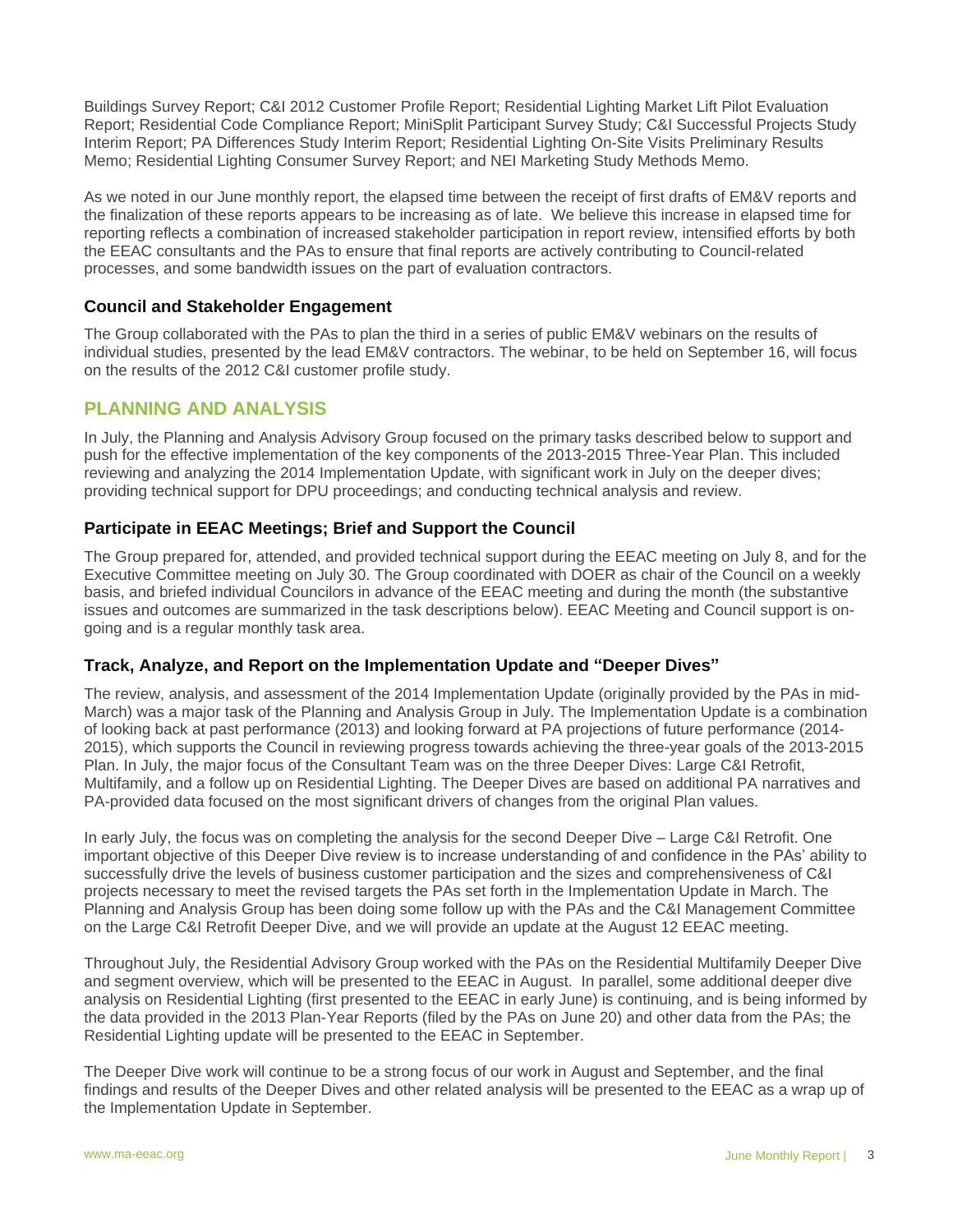# **Support the Council on Regulatory Issues and DPU Proceedings**

The Group provided technical support for DPU proceedings and regulatory processes. In July, the Group conducted some additional analysis of the PA filings in DPU 14-05 regarding the 2013 avoided cost study (AESC), including the effects of the new AESC values on 2013-2015 Plan benefits, and compared the data to the results of the 2013 Plan-Year Reports filed on June 20. Future work on other regulatory issues and DPU proceedings (e.g., DPU 14-05 or other proceedings) will depend on the nature and timing of DPU activities and actions in the future.

The Group also provided written, conference call, and in-person support for the Council in the DPU database technical session.

## **Provide Technical Analysis**

In July, the Group began work on the 2015 regional avoided cost study (also known as the AESC study), which will now be completed every three years (aligned with the Three-Year Plan schedule) with potential annual updates when necessary, rather than being conducted every two years. This very important regional study is used to determine the economic benefits (using avoided costs) of all energy efficiency programs in Massachusetts and throughout New England. The Group coordinated with the multi-state study group on the development of the RFP for the contractor. The Group provided input on the draft scope of work and key tasks and analyses, reviewed and commented on early drafts of the RFP, and participated in the study group conference calls to develop the RFP. The 2015 AESC study is scheduled to be completed by March 31, 2015, in time for the avoided cost values to be used in the final version of the 2016-2018 Three-Year Plan being developed during 2015.

The Group followed up on inquiries from several councilors about the nature and timing of bill impacts and EERF reconciliations. Also, as part of prior PAG meetings and again at the PAG meeting on July 11, the Group discussed with the PAs the value of and process for updating the "typical customer" summaries of EE bill impacts and how different packages of EE measures offset the bill impacts to significant degrees, which will be useful to have available as customer energy bills increase during 2014. The "typical customer" summaries prepared in the past were much more accessible and understandable than the more detailed DPU bill impact documents. Work will continue on this with the PAG in August.

# **RESIDENTIAL AND LOW INCOME SECTORS**

In July, the Residential Advisory Group worked on the tasks described below. The main focus for July included preparing Multifamily retrofit and Home Energy Services presentations for the August Council meeting and continuing lighting analysis as part of the implementation update Deeper Dive.

## **Residential Whole House and Low Income Programs**

In July, the group prepared for the August Multifamily presentation by holding separate telephone conferences with Conservation Services Group and RISE as a major implementer and the Multifamily market integrator respectively for the residential Multifamily retrofit program. These discussions provided the Group with a better sense of program operations and improvements to recommend to the Council. The Group also looked at the literature review memo interim work product for the in-progress Multifamily process evaluation. The Group met with the PAs on July 28 to provide comments on their draft Multifamily presentation and completed a review draft on July 31 to share with the PAs and other reviewers.

The Group also prepared for the HES presentation to the Council in August. This included a discussion with the Residential Management Committee on June 9 regarding the PAs' quality assurance and quality control procedures for HES and information that could be featured in the presentation. The Group also compiled and analyzed data for the presentation to give the Council a sense of initiative achievements as well as opportunities for continuous improvements.

On July 23, the Residential Advisory Group met with the Residential Management Committee and reviewed the PAs' status in accomplishing the residential enhancements in the 2013-2015 Plan. The Group also discussed challenges to incorporating savings from HVAC system installations into the HES initiative when the installations stem from an HES assessment. The deeper savings enhancement was a specific focus. The PAs report that they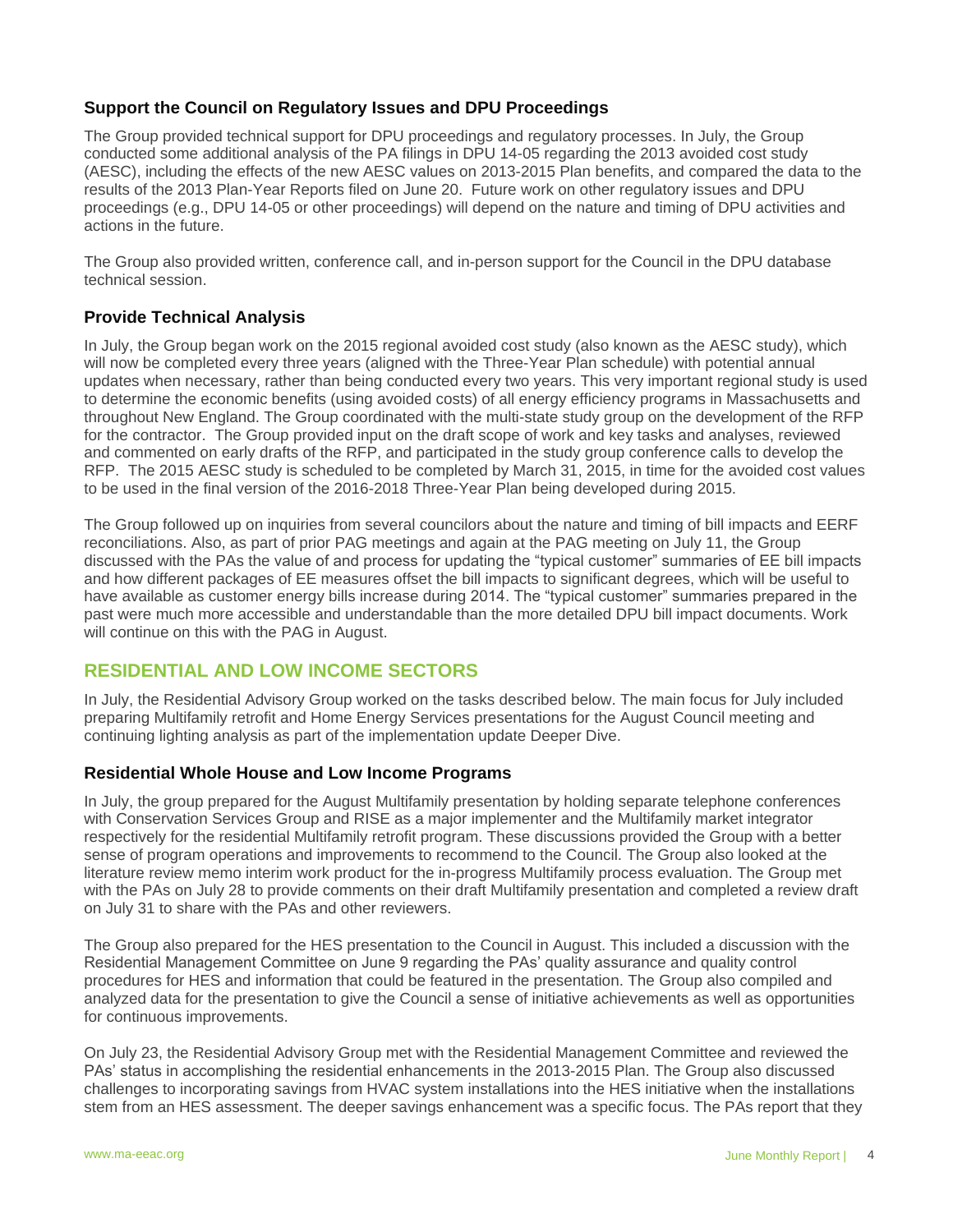have been screening measures to be included in a deeper savings offering but that additional work remains to be done before they could introduce an offering by Q3 or Q4 of this year. The Group sees potential in comprehensive approaches to deeper savings. The Group and PAs will continue these discussions in August with a goal of identifying specific next steps.

The Residential Advisory Group also coordinated with the evaluation team on the status of in-process evaluations related to residential retrofit and reviewed and provided comments on the single family new construction code compliance assessment study.

# **Residential Products Program**

Following up on the June Council presentation work, the Group continued on the lighting Implementation Update Deeper Dive. Efforts were focused on reviewing proposed changes to 2014 Lighting Initiative program activity to vet the PAs' revised savings numbers, and to ensure both best practices and consistent levels of effort across the PAs. The Group will present the results of this additional analysis to the Council at its September meeting. The Residential Advisory Group also provided support on the furnace baseline issue completing analysis that quantified the impact of a revised baseline on both initiative and sector level savings. The Group also reviewed and provided comments on the Massachusetts market lift pilot evaluation.

## **Innovative Strategies**

The Residential Advisory Group responded to recent announcements by Whirlpool of the first hybrid (heat pump) dryer made for the U.S. market. The Residential Advisory Group reached out to NEEP, the Super-Efficient Dryer Initiative (SEDI), and others to ascertain Whirlpool's timeline to introduce these units into the Northeast market. Clothes drying has remained the largest residential electric end use for which we had limited efficiency options to offer customers. With Whirlpool's announcement and ENERGY STAR's new dryer specification, PAs should have many more energy and money saving options to offer to customers.

# **COMMERCIAL AND INDUSTRIAL**

In July, the C&I Advisory Group worked on the tasks described below to support the PAs in their work to meet the 2013-2015 Three-Year Plan C&I goals. These tasks included delivering the Large C&I Retrofit Implementation Update to the Council, advancing work on adoption of best practices, developing a specific process for targeting a selected market segment with the CIMC, and interviews for the health care best practice research.

## **Deeper Savings in All Programs**

On July 8, the C&I Advisory Group presented the Large C&I Retrofit Implementation Update to the Council. The presentation included discussion of 2013 challenges and drivers as well as recommendations for enhancing the probability of hitting the Plan targets. These recommendations include increasing the speed with which effective practices are identified and implemented, providing a mechanism to better understand progress towed targets, and using the latest information from EMV to help identify and promote best practices. During the weeks after the presentation, the group exerted an intensive effort and follow up with PAs on the material presented and questions raised.

In addition to the Deeper Dive presentation, the activities described below also helped to inform and advance efforts to achieve deeper savings in all programs.

## **Comprehensive Segment Strategies**

The C&I Advisory group participated in Commercial Real Estate Working Group discussions as well as reviewed and commented on a report completed by Weller & Michal Architects. The Group also leveraged the Commercial Real Estate expertise of team mate Jack Davis of JDM by having him review the report. Jack Davis of JDM provided a memo providing feedback on the W&M report which was shared with the entire CRE working group.

The Group continued its work on the Health Care Best Practice study. In July, the Group finalized survey instruments and interviewed PAs and hospital management to identify opportunities and best practices for this segment.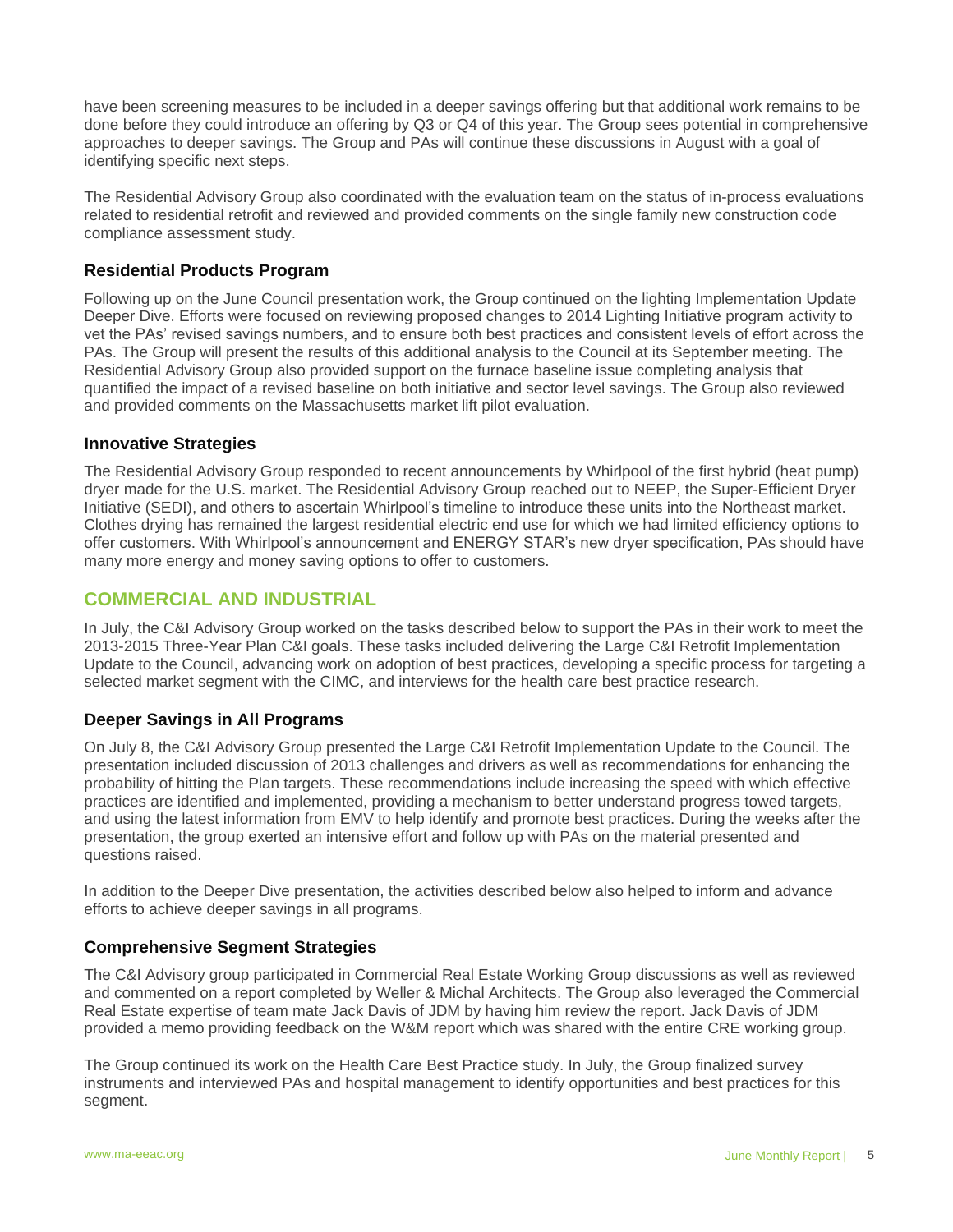The Group also continued its work on advancing the development of segment strategies. The Group prepared and led a working session with the CIMC on the segmentation and Massachusetts-specific adoption process.

## **Coordination and Partnerships**

The C&I Advisory Group worked closely with Health Care Without Harm to engage the hospital community in the surveys being conducted as part of the Health Care Best Practice study.

The Group also scheduled a meeting with ENE at the CIMC in September to give an update on the status of boiler projects in the Commonwealth.

#### **Innovative Strategies**

In July, the Group continued to work on advancing innovative strategies in retro-commissioning, commercial real estate, health care, and segmentation strategies as described above. This effort involved monitoring progress on advancing these strategies, internal and external discussions, and continued research.

# **MONITORING, COORDINATION, AND CROSS-CUTTING TASKS**

## **Monitor and Advise Current Programs**

On July 23, the Residential Advisory Group met with the Residential Management Committee and reviewed the PAs' status on accomplishing the 2014 residential enhancements in the 2013-2015 plan. In August, the Group will compile the status of the enhancements dating back to 2013. The C&I Group also reviewed PAs' achievements on action items related to the 2013-2015 plan**.** 

## **Coordinate with the Council on Programs and EM&V Results**

The Residential Advisory Group continued its coordination with DOER staff on various residential issues, particularly how the Group's Multifamily and HES recommendations should take into account the Residential Conservation Services guideline revisions in progress.

The C&I group worked to incorporate EM&V results relevant to Large Commercial retrofit efforts into the Deeper Dive presentation to the Council.

## **Review and Assess PA Reports and Data**

The C&I group reviewed outcomes from program implementation of Large Commercial retrofit efforts and incorporated findings into the Deeper Dive presentation to the Council.

During the PAG meeting on July 11, the Planning and Analysis Group discussed with the PAs how best and when to include PA forecasts of year-end and three-year program performance in the quarterly reports and potentially in some of the monthly dashboards. The Group has continued to recommend including the forward-looking PA forecasts of performance in PA reporting beginning in the second quarter, with forecasts provided at the portfolio, sector, and key program or initiative levels. The first use and presentation of a year-end forecast as a systematic component of the quarterly reports will be provided in the 2014 Q2 report to be presented to the EEAC at the August 12 meeting.

In July, the Consultants reviewed and analyzed the 2013 Plan-Year Reports filed by the PAs on June 20, including a high-level comparison to the 2013 preliminary year-end results reviewed with the EEAC in February, and an analysis of sector- and PA-specific results, following the statewide summary prepared by the PAs. The Group prepared and presented a summary of our findings to the EEAC at the July 8 meeting.

#### **Support the Statewide Database**

On July 11, the Residential Advisory Group sent comments on suggested inclusions for the Home Energy Services tab to the PAs' working group on the Mass Save Data interim database as a follow up to a verbal conversation from June. These recommendations would also apply to data included in the statewide database,